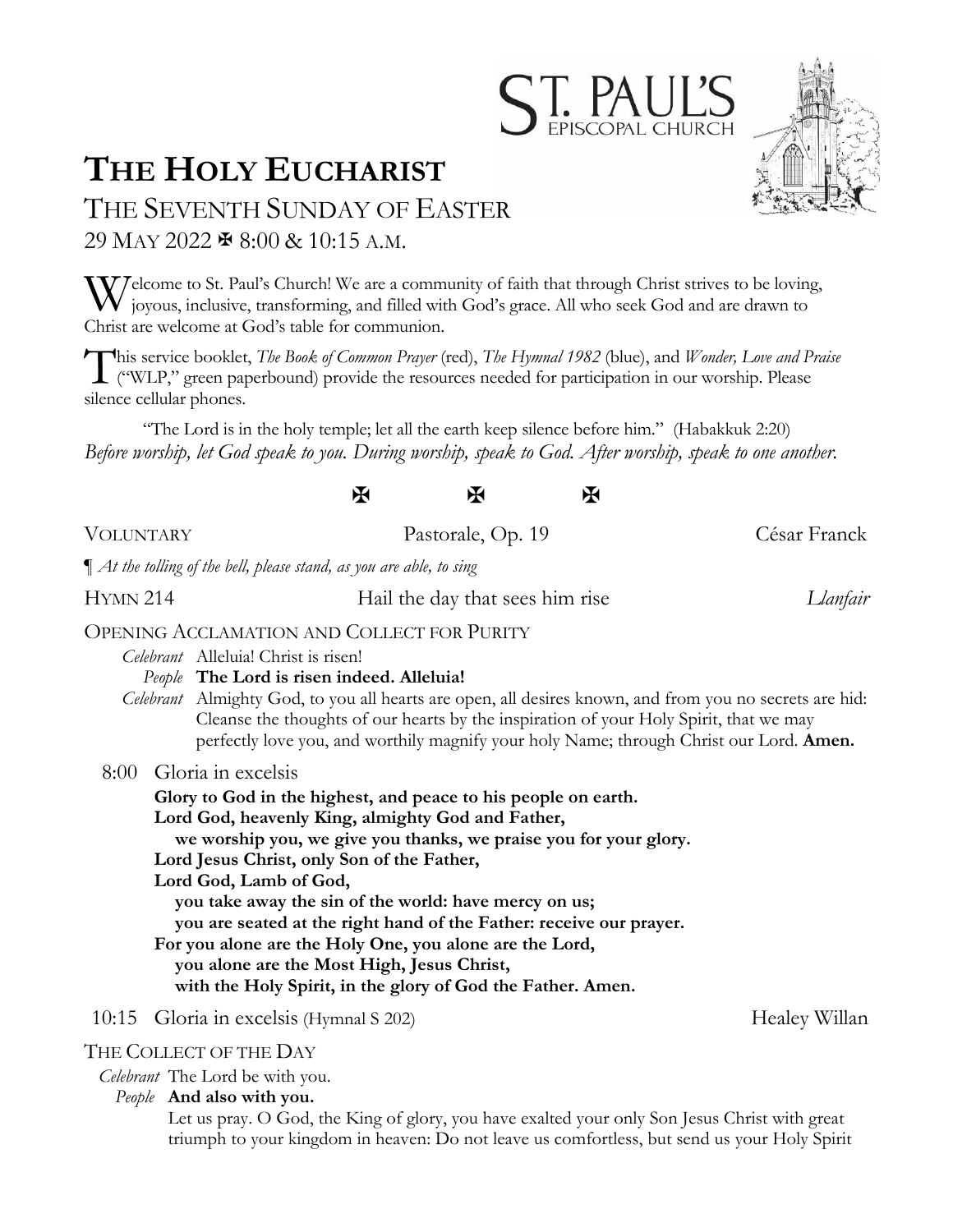to strengthen us, and exalt us to that place where our Savior Christ has gone before; who lives and reigns with you and the Holy Spirit, one God, in glory everlasting. **Amen.**

*¶ Please be seated.*

# **THE WORD OF GOD**

THE LESSON Acts 16:16–34

With Paul and Silas, we came to Philippi in Macedonia, a Roman colony, and, as we were going to the place of prayer, we met a slave girl who had a spirit of divination and brought her owners a great place of prayer, we met a slave girl who had a spirit of divination and brought her owners a great deal of money by fortune-telling. While she followed Paul and us, she would cry out, "These men are slaves of the Most High God, who proclaim to you a way of salvation." She kept doing this for many days. But Paul, very much annoyed, turned and said to the spirit, "I order you in the name of Jesus Christ to come out of her." And it came out that very hour. But when her owners saw that their hope of making money was gone, they seized Paul and Silas and dragged them into the marketplace before the authorities. When they had brought them before the magistrates, they said, "These men are disturbing our city; they are Jews and are advocating customs that are not lawful for us as Romans to adopt or observe." The crowd joined in attacking them, and the magistrates had them stripped of their clothing and ordered them to be beaten with rods. After they had given them a severe flogging, they threw them into prison and ordered the jailer to keep them securely. Following these instructions, he put them in the innermost cell and fastened their feet in the stocks. About midnight Paul and Silas were praying and singing hymns to God, and the prisoners were listening to them. Suddenly there was an earthquake, so violent that the foundations of the prison were shaken; and immediately all the doors were opened and everyone's chains were unfastened. When the jailer woke up and saw the prison doors wide open, he drew his sword and was about to kill himself, since he supposed that the prisoners had escaped. But Paul shouted in a loud voice, "Do not harm yourself, for we are all here." The jailer called for lights, and rushing in, he fell down trembling before Paul and Silas. Then he brought them outside and said, "Sirs, what must I do to be saved?" They answered, "Believe on the Lord Jesus, and you will be saved, you and your household." They spoke the word of the Lord to him and to all who were in his house. At the same hour of the night he took them and washed their wounds; then he and his entire family were baptized without delay. He brought them up into the house and set food before them; and he and his entire household rejoiced that he had become a believer in God.

*Reader* The Word of the Lord. *People* **Thanks be to God.**

PSALM 97:1–4, 11–12 *(remain seated; sung at 10:15) Chant:* Käthe Wright Kaufman

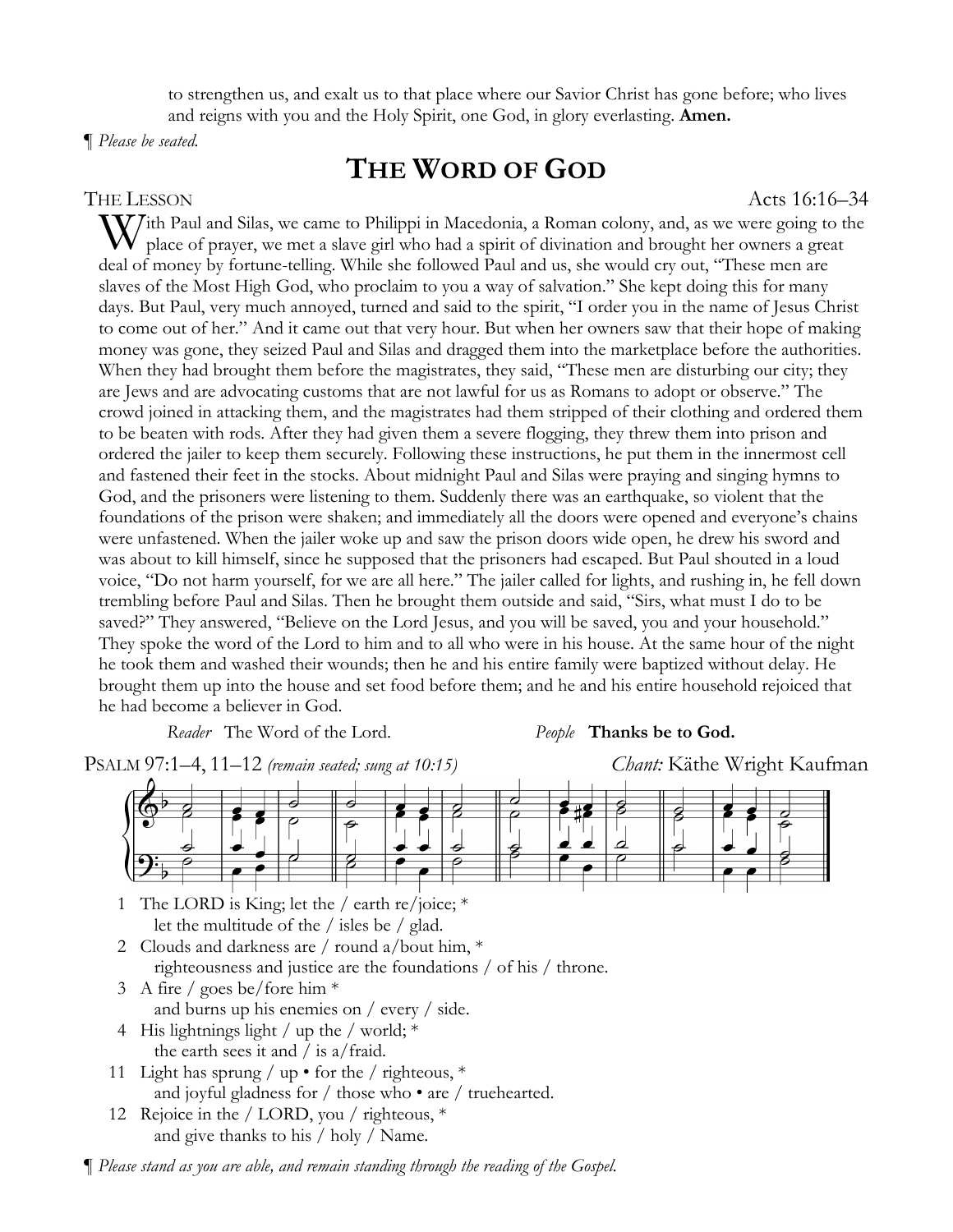HYMN 7 Christ, whose glory fills the skies *Ratisbon*

THE GOSPEL John 17:20–26

*Deacon* The Holy Gospel of our Lord Jesus Christ according to John.

*People* **Glory to you, Lord Christ.**

esus prayed for his disciples, and then he said. "I ask not only on behalf of these, but also on behalf of those who will believe in me through their word, that they may all be one. As you, Father, are in me and I am in you, may they also be in us, so that the world may believe that you have sent me. The glory that  $\frac{1}{1}$  am in you, may they also be in us, so that the world may believe that you have sent me. The glory that you have given me I have given them, so that they may be one, as we are one, I in them and you in me, that they may become completely one, so that the world may know that you have sent me and have loved them even as you have loved me. Father, I desire that those also, whom you have given me, may be with me where I am, to see my glory, which you have given me because you loved me before the foundation of the world. "Righteous Father, the world does not know you, but I know you; and these know that you have sent me. I made your name known to them, and I will make it known, so that the love with which you have loved me may be in them, and I in them."

*Deacon* The Gospel of the Lord. *People* **Praise to you, Lord Christ.**

*¶ A period of silence follows the Sermon. Then the all stand, as able, for*

### THE NICENE CREED

**We believe in one God, the Father, the Almighty, maker of heaven and earth, of all that is, seen and unseen.**

- **We believe in one Lord, Jesus Christ, the only Son of God, eternally begotten of the Father, God from God, Light from Light, true God from true God, begotten, not made, of one Being with the Father. Through him all things were made. For us and for our salvation he came down from heaven: by the power of the Holy Spirit he became incarnate from the Virgin Mary, and was made man. For our sake he was crucified under Pontius Pilate; he suffered death and was buried. On the third day he rose again in accordance with the Scriptures; he ascended into heaven and is seated at the right hand of the Father. He will come again in glory to judge the living and the dead, and his kingdom will have no end.**
- **We believe in the Holy Spirit, the Lord, the giver of life, who proceeds from the Father and the Son. With the Father and the Son he is worshiped and glorified. He has spoken through the Prophets. We believe in one holy catholic and apostolic Church. We acknowledge one baptism for the forgiveness of sins. We look for the resurrection of the dead, and the life of the world to come. Amen.**

THE PRAYERS OF THE PEOPLE

*¶ The people respond,* **Hear our prayer***.*

*¶ The Celebrant adds a concluding Collect.*

EXCHANGE OF PEACE

*Celebrant* The peace of the Lord be always with you. *People* **And also with you.**

THE SERMON The Rev'd Sue Ouellette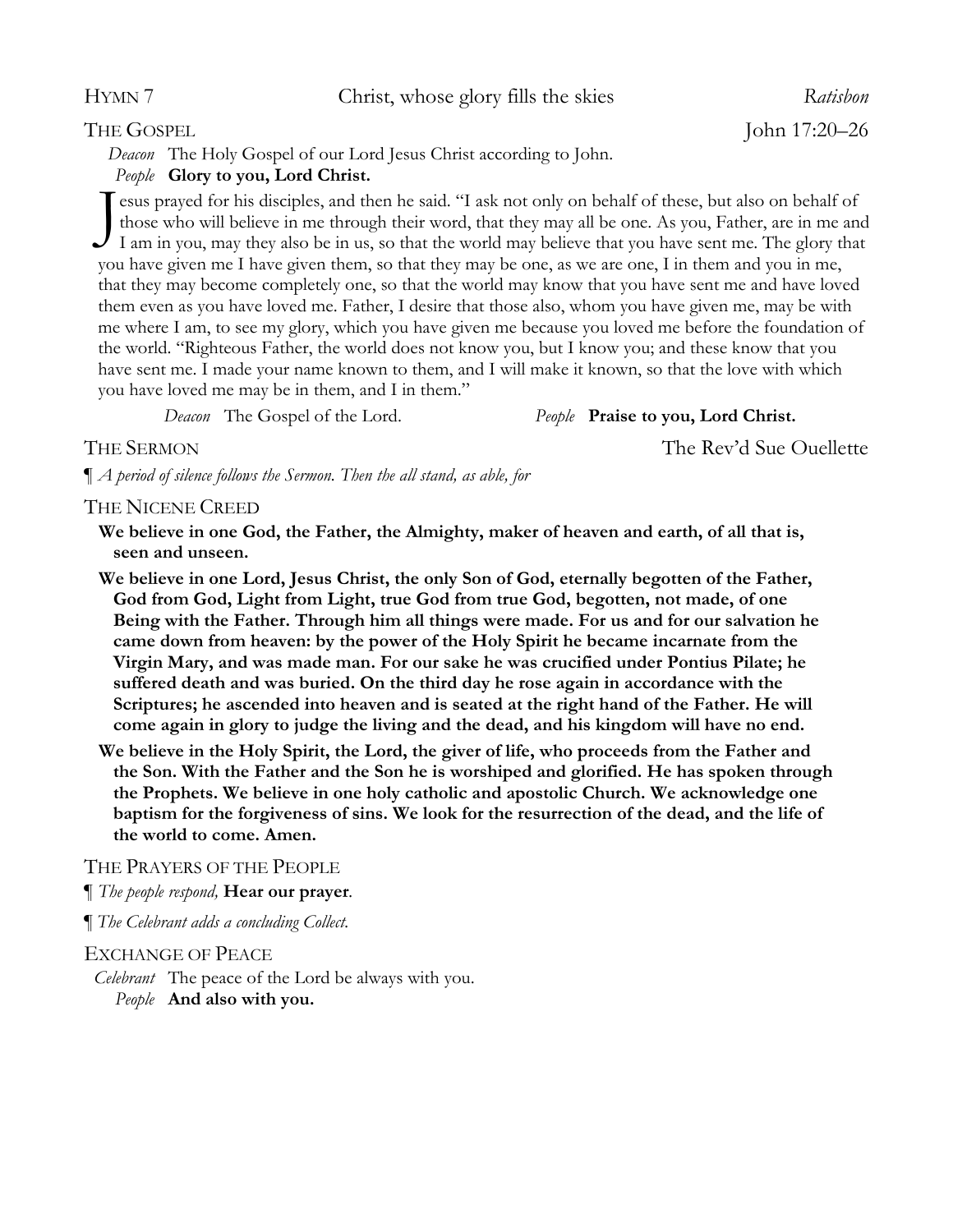# **THE HOLY COMMUNION**

ANTHEM E'en so Lord Jesus, quickly come Paul Manz Peace be to you and grace from Him Who freed us from our sins, Who loved us all and shed His blood That we might saved be. Sing Holy, Holy to our Lord, The Lord, Almighty God, Who was and is, and is to come; Sing Holy, Holy, Lord! Rejoice in heaven, all ye that dwell therein, Rejoice on earth, ye saints below, For Christ is coming soon! E'en so, Lord Jesus, quickly come, And night shall be no more; They need no light nor lamp nor sun, For Christ will be their All! [Revelation 22, adapted by Paul O. Manz]

*¶ Please stand, as you are able, to sing*

### HYMN 215 *(stz. 2) In Babilone*

**He who on the cross did suffer, he who from the grave arose, he has vanquished sin and Satan; he by death has spoiled his foes. While he lifts his hands in blessing, he is parted from his friends; while their eager eyes behold him, he upon the clouds ascends.**

# *Celebrant* The Lord be with you.

*People* **And also with you.** *Celebrant* Lift up your hearts.

THE GREAT THANKSGIVING *Enriching our Worship,* Prayer 1

*People* **We lift them to the Lord.**

*Celebrant* Let us give thanks to the Lord our God.

### *People* **It is right to give God thanks and praise.**

It is truly right, and good and joyful, to give you thanks, all-holy God, source of life and fountain of mercy, through your dearly beloved Son Jesus Christ our Lord. After his glorious resurrection he openly appeared to his disciples, and in their sight ascended into heaven, to prepare a place for us; that where he is, there we might also be, and reign with him in glory. Therefore, joining with Angels and Archangels and with the faithful of every generation, we lift our voices with all creation as we sing:

#### SANCTUS AND BENEDICTUS Willan



#### *Please remain standing or kneel.*

Blessed are you, gracious God, creator of the universe and giver of life. You formed us in your own image and called us to dwell in your infinite love. You gave the world into our care that we might be your faithful stewards and show forth your bountiful grace.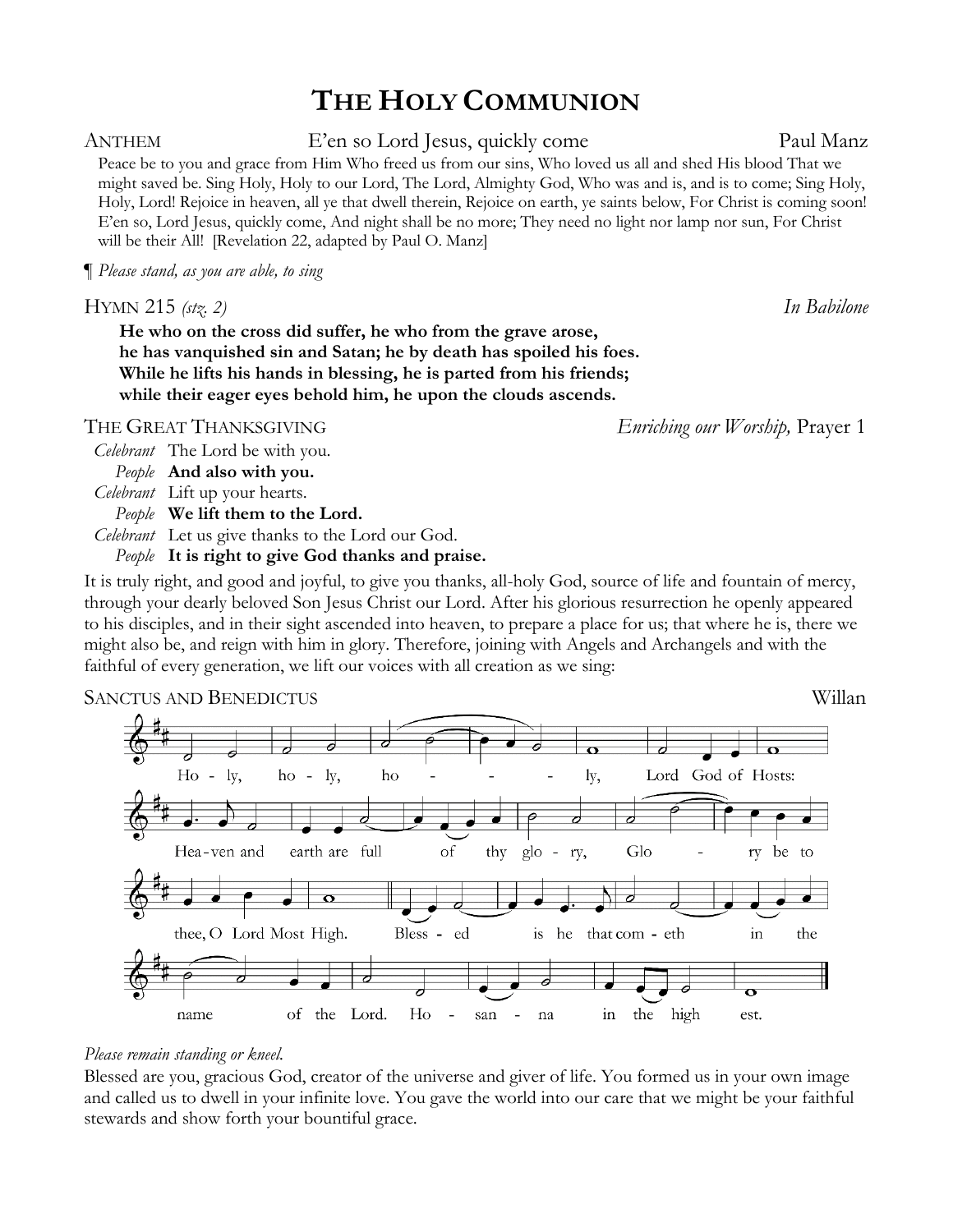But we failed to honor your image in one another and in ourselves; we would not see your goodness in the world around us; and so we violated your creation, abused one another, and rejected your love. Yet you never ceased to care for us, and prepared the way of salvation for all people.

Through Abraham and Sarah you called us into covenant with you. You delivered us from slavery, sustained us in the wilderness, and raised up prophets to renew your promise of salvation. Then, in the fullness of time, you sent your eternal Word, made mortal flesh in Jesus. Born into the human family, and dwelling among us, he revealed your glory. Giving himself freely to death on the cross, he triumphed over evil, opening the way of freedom and life.

On the night before he died for us, Our Savior Jesus Christ took bread, and when he had given thanks to you, he broke it, and gave it to his friends, and said: "Take, eat: This is my Body which is given for you. Do this for the remembrance of me."

As supper was ending, Jesus took the cup of wine, and when he had given thanks, he gave it to them, and said: "Drink this, all of you: This is my Blood of the new Covenant, which is poured out for you and for all for the forgiveness of sins. Whenever you drink it, do this for the remembrance of me."

Therefore we proclaim the mystery of faith:

*Celebrant and People*

#### **Christ has died. Christ is risen. Christ will come again.**

#### *The Celebrant continues*

Remembering his death and resurrection, we now present to you from your creation this bread and this wine. By your Holy Spirit may they be for us the Body and Blood of our Savior Jesus Christ.

Grant that we who share these gifts may be filled with the Holy Spirit and live as Christ's Body in the world. Bring us into the everlasting heritage of your daughters and sons, that with Blessed Paul and all your saints, past, present, and yet to come, we may praise your Name for ever.

Through Christ and with Christ and in Christ, in the unity of the Holy Spirit, to you be honor, glory, and praise, for ever and ever. **AMEN.**

And now, as our Savior Christ has taught us, we are bold to say:

**Our Father, who art in heaven, hallowed be thy Name, thy kingdom come, thy will be done, on earth as it is in heaven. Give us this day our daily bread. And forgive us our trespasses, as we forgive those who trespass against us. And lead us not into temptation, but deliver us from evil. For thine is the kingdom, and the power, and the glory, for ever and ever. Amen.**

#### AT THE BREAKING OF THE BREAD

8:00 *Celebrant* Alleluia! Christ our Passover is sacrificed for us.

#### *People* **Therefore let us keep the feast. Alleluia!**



*Choir* Christ our Passover is sacrificed for us; therefore let us keep the feast. *Repeat Alleluias.*

*¶ At the direction of the ushers, the congregation comes forward for communion. At this time, only the bread is offered. If you are not able to come forward to receive, please let an usher know and communion will be brought to you. Gluten-free wafers are available; please let the priest know of your need.*

*¶ After all have received, please stand as you are able for*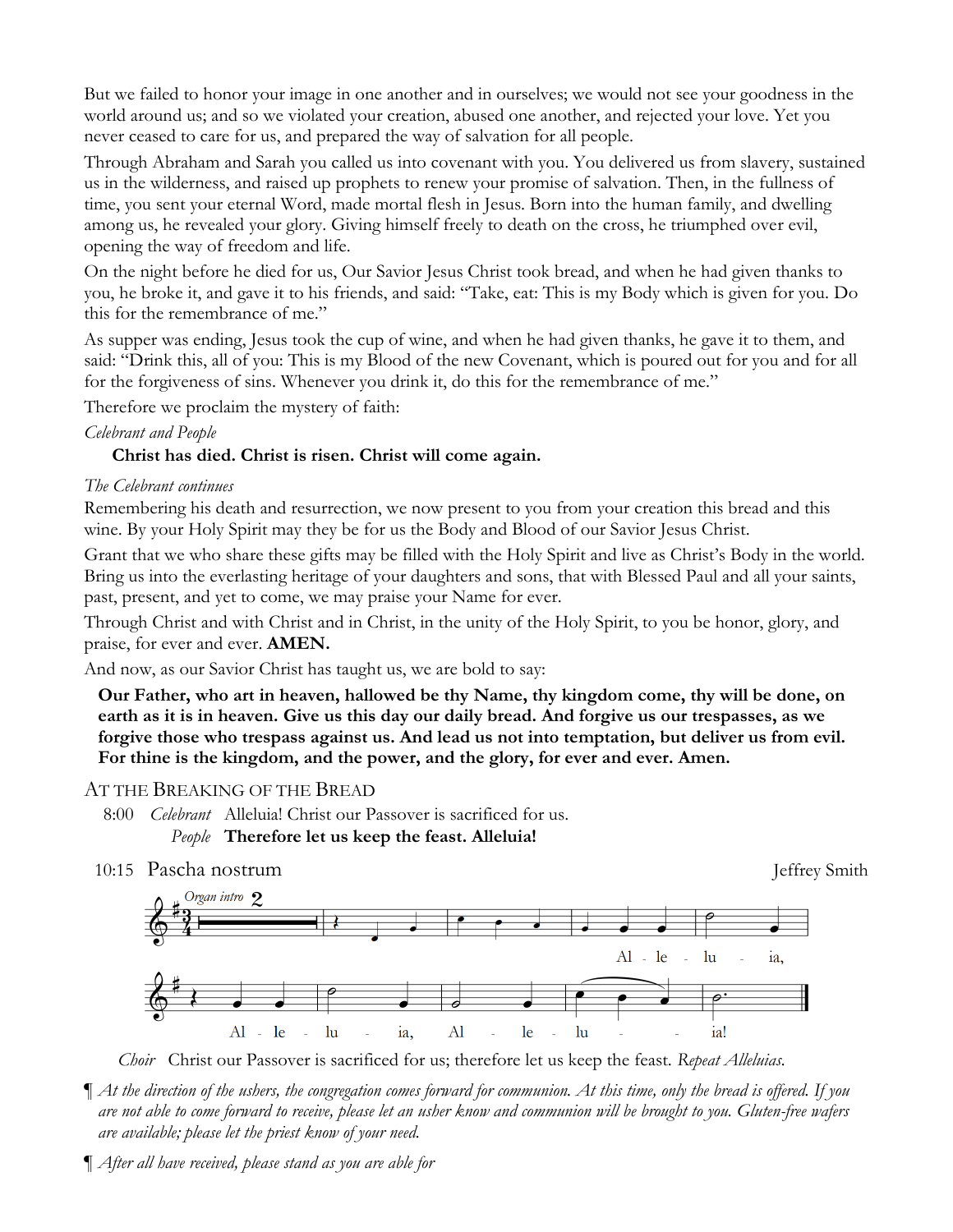

#### THE PRAYER AFTER COMMUNION

**God of abundance, you have fed us with the bread of life and cup of salvation; you have united us with Christ and one another; and you have made us one with all your people in heaven and on earth. Now send us forth in the power of your Spirit, that we may proclaim your redeeming love to the world and continue for ever in the risen life of Christ our Savior. Amen.**

#### THE EASTER BLESSING

The God of peace, who brought again from the dead our Lord Jesus Christ, the great Shepherd of the sheep, through the blood of the everlasting covenant, make you perfect in every good work to do his will, working in you that which is well-pleasing in his sight; and the blessing of God Almighty, the Father, the Son, and the Holy Spirit, be among you, and remain with you always. **Amen.**

HYMN 494 Crown him with many crowns *Diademata* THE DISMISSAL Let us go forth in the name of Christ! Alleluia, alleluia! *People* **Thanks be to God! Alleluia, alleluia!** VOLUNTARY "Final," from *Symphony No. 1, Op. 14* Louis Vierne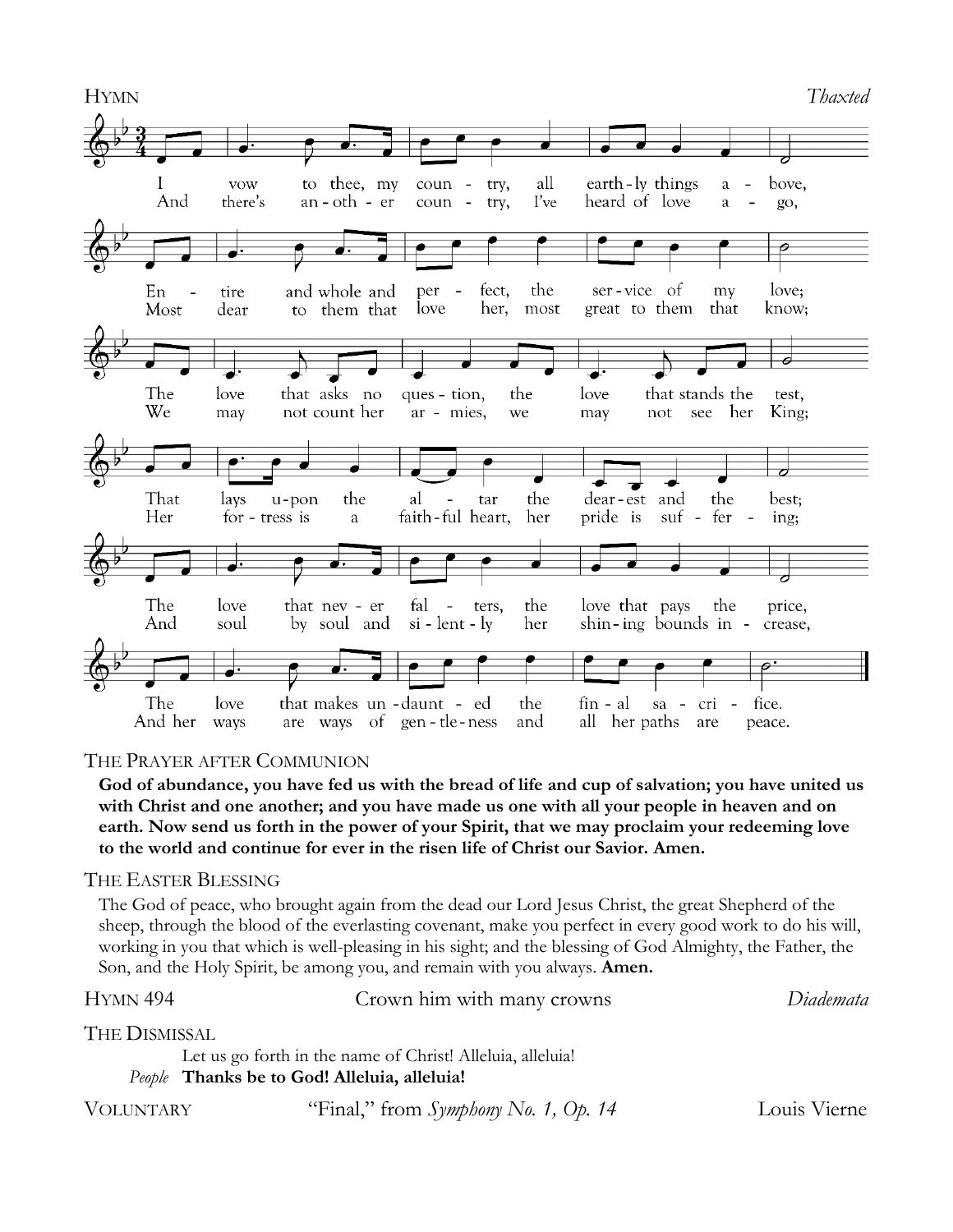# 医 医 医

*The Altar Flowers are given to the Glory of God and in loving memory of John Granville McGucken, Sally Nichols McGucken, and Jane Nichols Clifford*

## **PARISH PRAYER LIST**

We entrust into your unfailing care, Merciful God...

Evan, Vickie, Scott, Jean, Meg, Rick, Neal, David, Bob, Donna, Ella, Merry Ann, Tara, Matthew, Nancy, Larry, Dean, Nancy, Diane, Bob, Bill, and Tim.

*Almighty and eternal God, ruler of all things in heaven and earth: Mercifully accept the prayers of your people, and strengthen us to do your will; through Jesus Christ our Lord. Amen.*

# **NEWS AND NOTICES**

- Today's loose plate offering is designate for the **Memorial Scholarship Fund**. For checks, note "Memorial Scholarship Fund" in memo. This fund provides scholarships for college students of the parish and was created in memory of those parishioners who gave their lives in service of the nation. **This year's recipients are**: Collin Allison, Harrison Davis, Monique Holt, Kyle Jones, Joshua Potter, Lily Smith, Julia Smith, Carley Swanson, and Jenna Swanson. Congratulations to each of these students as they continue in their education!
- \* Parish Gardens Workday. Join us this Saturday, June 4<sup>th</sup> from 9am to Noon to help work with our gardens. Many hands make light work.
- **Meet the Author** on Monday, June 6<sup>th</sup> at 7:00pm. The Rev. Kara Slade, author of *The Fullness of Time*; *Jesus Christ, Science and Modernity,* will discuss her book in the St. Paul's Zoom Room. All are invited.
- **Finding Christ in the World.** Join a small group at St. Paul's to pray with and discuss the Exercises of Saint Ignatius. We will begin in mid-June and plan to meet every other week during the 12-week program. Details will be decided with the group. Call or email Nancy Grear for more information: 585-305-5727 and [ngrear@stpaulsec.org](mailto:ngrear@stpaulsec.org)
- Save the Date! On Sunday, June 12<sup>th</sup>, we will celebrate Dr. Robert Poovey's 15<sup>th</sup> Anniversary at St. Paul's during the 10:15am Eucharist and our Annual Parish Picnic will follow on the Vick Park B Lawn.

**Text PAUL to 73256 or visit [www.stpaulsec.org](http://www.stpaulsec.org/donate) to donate**

*"Every generous act of giving, with every perfect gift, is from above…" James 1:17*